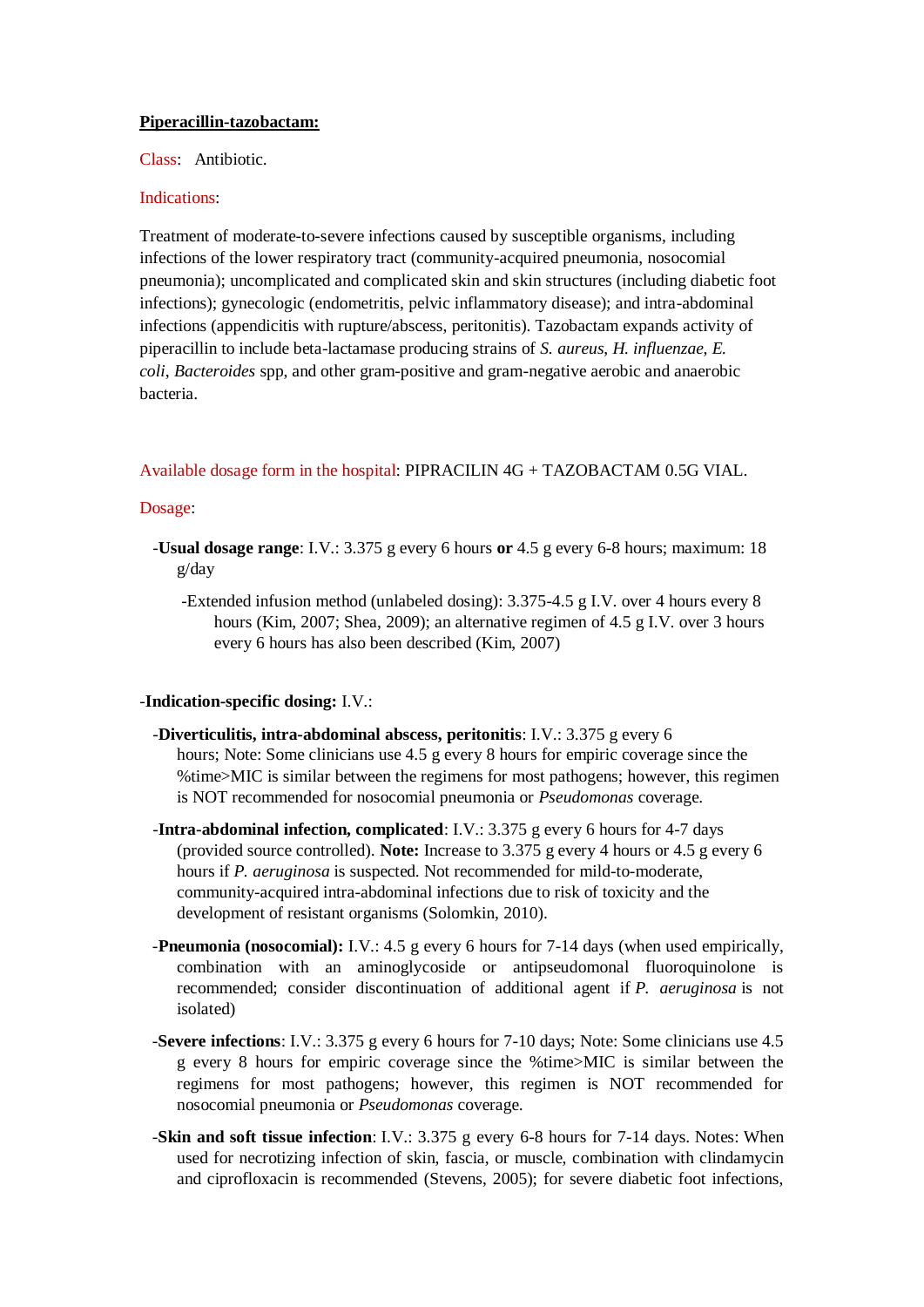recommended treatment duration is up to 4 weeks depending on severity of infection and response to therapy (Lipsky, 2012).

# **Renal Impairment:**

- -Traditional infusion method (ie, I.V. infusion over 30 minutes): Manufacturer's labeling:
	- $-Cl_{cr} > 40$  mL/minute: No dosage adjustment required.
	- -Cl<sub>cr</sub> 20-40 mL/minute: Administer 2.25 g every 6 hours (3.375 g every 6 hours for nosocomial pneumonia)
	- $-Cl_{cr} < 20$  mL/minute: Administer 2.25 g every 8 hours (2.25 g every 6 hours for nosocomial pneumonia)
	- **Note:** Some clinicians suggest adjusting the dose at  $Cl_{cr} \leq 20$  mL/minute (rather than  $Cl_{cr}$  <40 mL/minute) in patients receiving either traditional or extended-infusion methods, particularly if treating serious gram-negative infections (empirically or definitively) (Patel, 2010).
- **-Extended** infusion method (unlabeled dosing):CLcr ≤20ml/min :3.375 g I.V over 4hours every 12 hours (Patel,2010).
	- -Intermittent hemodialysis (IHD)/peritoneal dialysis (PD): 2.25 g every 12 hours (2.25 g every 8 hours for nosocomial pneumonia). **Note:** Dosing dependent on the assumption of 3 times/week, complete IHD sessions. Administer scheduled doses after hemodialysis on dialysis days; if next regularly scheduled dose is not due right after dialysis session, administer an additional dose of 0.75 g after the dialysis session.
	- -Continuous renal replacement therapy (CRRT) (Heintz, 2009; Trotman, 2005): Drug clearance is highly dependent on the method of renal replacement, filter type, and flow rate. Appropriate dosing requires close monitoring of pharmacologic response, signs of adverse reactions due to drug accumulation, as well as drug concentrations in relation to target trough (if appropriate). The following are general recommendations only (based on dialysate flow/ultrafiltration rates of 1-2 L/hour and minimal residual renal function) and should not supersede clinical judgment (Trotman, 2005):
		- -CVVH: 2.25-3.375 g every 6-8 hours
		- -CVVHD: 2.25-3.375 g every 6 hours
		- -CVVHDF: 3.375 g every 6 hours
		- **NOTE :**Higher dose of 3.375g should be considered when treating resistant pathogens(especially Pseudomonas spp);alternative recommendations suggest dosing of 4.5g every 8 hours (Valtonen,2001);regardless of regimen , there is some concern of Tazobactam (TAZ) accumulation , given its lower clearance relative to piperacillin(PIP) .Some clinicians advocate dosing with PIP to alternate with PIP/TAZ , particularly in CVVH dependent patients , to lessen this concern.